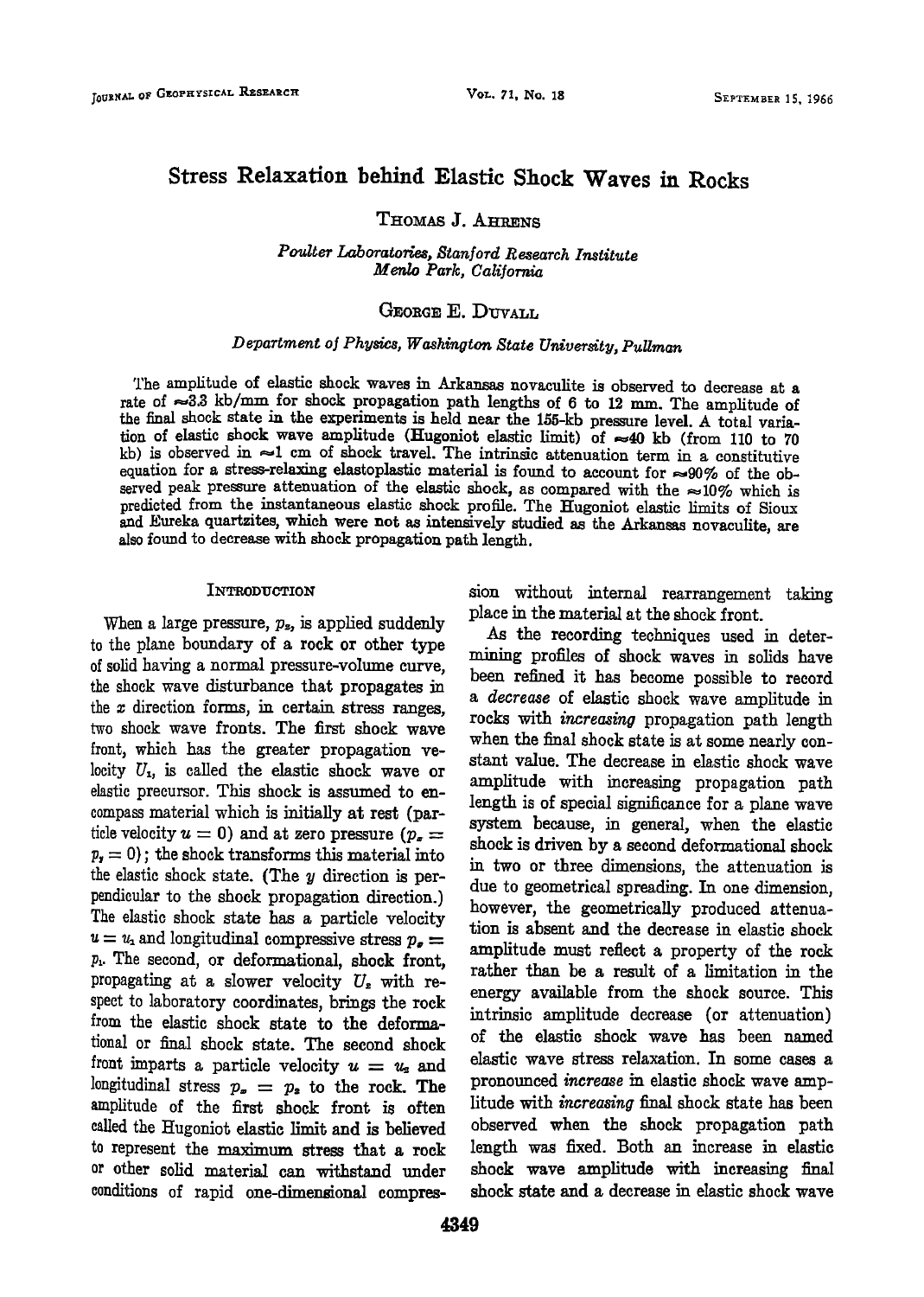

Fig. 1. Plane wave inclined-mirror streak photograph, shot 10,448. (a) Arkansas novaculite specimen layout. (b) Resulting streak camera record showing elastic and deformational shock wave arrivals. For slit 3, times indicated by  $t_0$ ,  $t_1$ , and  $t_2$  correspond to incident shock **arriving at driver-plate free surface, elastic shock arriving at specimen free surface, and de**formational shock arriving at specimen free surface. Inclined-mirror cutoff angles  $\gamma_1$  and  $\gamma_2$ are used to determine the specimen free-surface velocities imparted by elastic and deformational shocks, respectively.

**AMITORS** Plate Sommer Specimum included with the model of the Specimum of the Microsoft of the Microsoft California in the Microsoft of the Microsoft California in the Microsoft California in the Microsoft California in t

Plate <sub>cont</sub> thick thick

 $(a)$ 

p

C

amplitude with increasing shock propagation **distance are observed indirectly in Itugoniot determinations in nonporous reeks and minerals**  [Ahrens and Gregson, 1964]. Strong indications of this phenomenon have been observed in other **brittle mediums--single-crystal quartz [Wackerle, 19•2; Fowles, 1961], magnesium oxide**  [Ahrens, 1966], barium titanate [*Doran*, 1962]. and single-crystal germanium [Duvall, 1963]. **It has also been observed in body-centeredcubic metals such as Armco iron [Taylor and Rice, 1963].** 

## **EXPERIMENTS**

**Arkansas novaculite and Sioux and Eureka quartzites were chosen for studying the variation in I•Iugoniot elastic limit because previous**  experimentation, some of which was performed before recognition of the stress-relaxation phe**nomenon, indicated that their elastic limits**  varied from 50 to 100 kb. Also, the grain size **(0.01 mm in Arkansas noYaculite, 0.1 mm in**  Sioux quartzite) is small compared with the shock propagation path lengths.

**The variation of the elastic shock amplitude**  can be observed by (1) varying the amplitude **of the final shock state or (2) varying the specimen thickness (shock propagation path length) while holding the final shock state con**stant. We used approach (2) because the ex**periments are simpler and data can easily be obtained and compared by observing plane**  wave propagation with both inclined mirror. and wedges. The techniques, which are  $\phi$ **scribed briefly here, are explained in detail**  Ahrens and Gregson [1964].

**Inclined Mirror Inclined Mirror**<br> **ON Driver Plate CONSPICTION** 

**(b)** 

on Specimen

By using either the inclined-mirror or  $\mathbf{t}$ wedge method we can measure the shock and particle velocities associated with the elastr shock state,  $U_1$  and  $u_1$ , and those associated with the deformational shock state,  $U_2$  and  $u_3$ . The **Rankine-Hugoniot conservation equations** 

$$
\rho_a(U_b-u_a) = \rho_b(U_b-u_b) \qquad (i)
$$

$$
p_b - p_a = \rho_a (U_b - u_a) (u_b - u_a) \qquad (2
$$

**relate shock stress**  $p$  **(normal to shock front) density p, shock velocity U, and particle •** locity *u* across the shock front when the m**dium is brought from state a to state b.**  stitution of subscripts 0, 1, and 2 in the equations will refer to the initial zero pressure **state, the elastic shock state, and the deform riohal shock state, respectively.** 

In the inclined-mirror experiments (Figure 1), specimens having thicknesses varying from **3 to 13 mm were mounted on 19-mm-thick 2024 aluminum driver plates. Plane shock way, nearly flat-topped in pressure profile, were**  $\mathbf{\hat{P}}$ **duced in the driver plates by a plane**  generator initiating a detonation in a combintion of high-explosive pads consisting of 13 of composition B-3 followed by 51 mm of Ban**tol. Flat and inclined mirrors mounted on**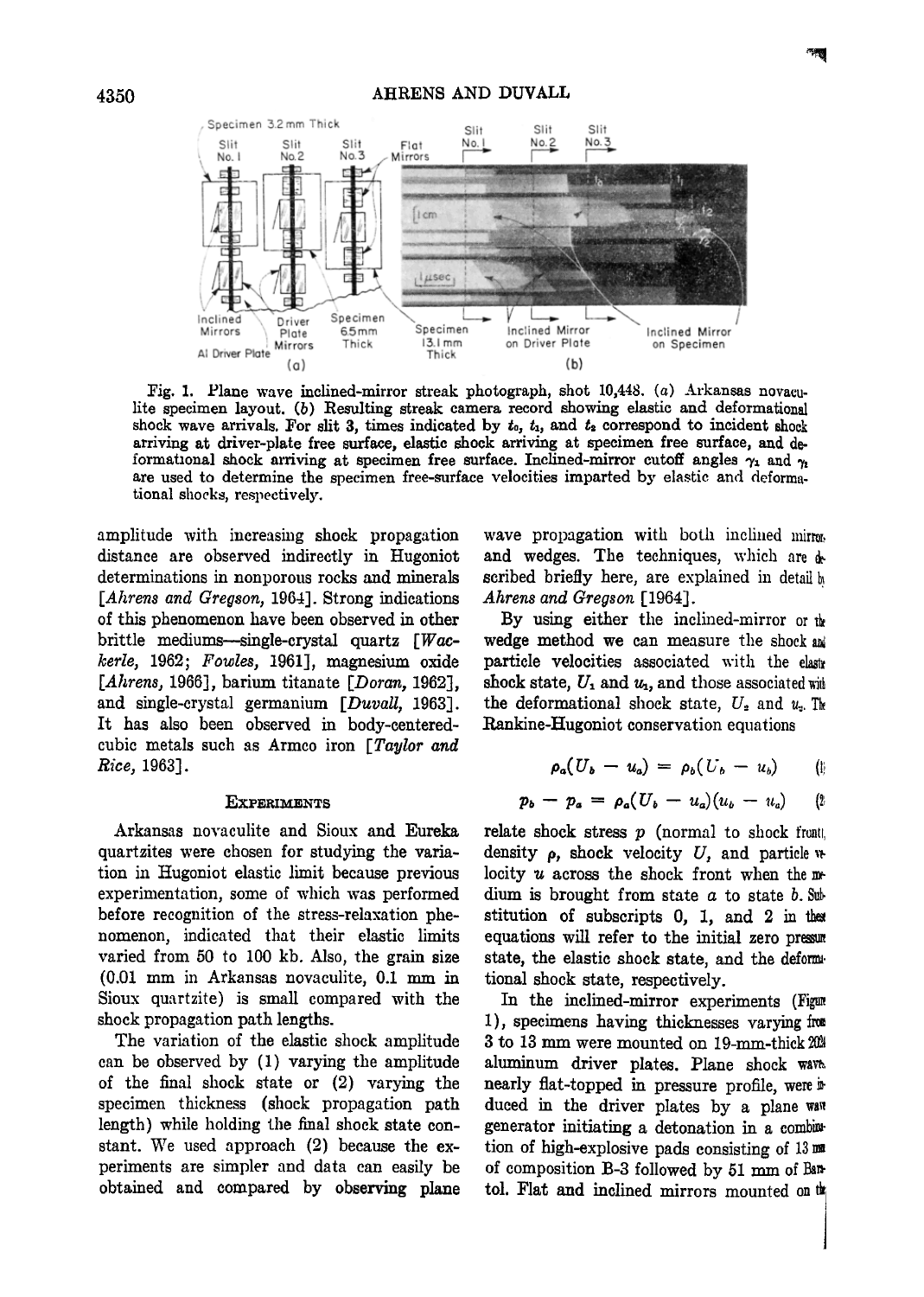| Thickness,<br>Specimen<br>3.28<br>នី.5<br>ចំ<br>$\frac{3}{2}$<br>mm<br>ರ<br>Velocity,<br>$mm/\mu$ sec<br>Surface<br>$\frac{u_{1}}{2024 - \text{Al}}$<br>Free-<br>2.03<br>Shot No.<br>10,448 | Velocity,<br>Shock<br>$\overline{U}$ |                                                               |                                                 |                                                        |                                                                   |                                                 |                                           |                                                                   |                                                              |                                   |
|---------------------------------------------------------------------------------------------------------------------------------------------------------------------------------------------|--------------------------------------|---------------------------------------------------------------|-------------------------------------------------|--------------------------------------------------------|-------------------------------------------------------------------|-------------------------------------------------|-------------------------------------------|-------------------------------------------------------------------|--------------------------------------------------------------|-----------------------------------|
|                                                                                                                                                                                             | mm/usec                              | $\frac{\text{mm}}{\text{M}}$<br>Particlo<br>Velocity,<br>u,   | $V_1$<br>Specific<br>Volume,<br>$\frac{m^3}{g}$ | $p_1$<br>Stress,<br>kb                                 | Velocity,*<br>$\bar{U}_2$<br>Apparent<br>$mm/$ $\mu$ sec<br>Shock | $m/m$ / $\mu$ see<br>Velocity<br>Shock<br>$U_2$ | $mm/$ usec<br>Particle<br>Velocity,<br>Ľ, | mm/sec<br>Velocity,<br>Surface<br>usta<br>Free-                   | Volume,<br>Specific<br>$\text{cm}^3/\text{g}$<br>$V_{\rm z}$ | $\frac{p_i}{\text{Stress}}$<br>kb |
|                                                                                                                                                                                             |                                      |                                                               | Arkansas                                        | Novaculitet                                            |                                                                   |                                                 |                                           |                                                                   |                                                              |                                   |
|                                                                                                                                                                                             |                                      | 0.645                                                         | 0.342                                           |                                                        | 10<br>19<br>19                                                    | $5.16$<br>$4.53$<br>$4.36$                      | $\frac{33}{10}$                           | 88888F<br>--874-0                                                 |                                                              | <b>EBBBBEERBBBBB</b>              |
|                                                                                                                                                                                             | 888388344583514<br>6666666666666     | $0.673$<br>$0.653$<br>$0.653$<br>$0.432$<br>$0.522$<br>$0.65$ | 0.340<br>0.340                                  | $\begin{array}{c} 107.6 \\ 110.7 \\ 105.9 \end{array}$ |                                                                   |                                                 | $\frac{14}{1}$                            |                                                                   |                                                              |                                   |
|                                                                                                                                                                                             |                                      |                                                               | 0.343                                           |                                                        |                                                                   |                                                 |                                           |                                                                   |                                                              |                                   |
|                                                                                                                                                                                             |                                      |                                                               | 0.354<br>0.349                                  |                                                        |                                                                   | 33.2148.25.25.35                                |                                           |                                                                   |                                                              |                                   |
|                                                                                                                                                                                             |                                      |                                                               |                                                 |                                                        |                                                                   |                                                 |                                           |                                                                   |                                                              |                                   |
| 1.76<br>10,612                                                                                                                                                                              |                                      |                                                               | 0.355                                           |                                                        |                                                                   |                                                 |                                           | 1.70                                                              |                                                              |                                   |
|                                                                                                                                                                                             |                                      |                                                               | $0.350$<br>$0.327$                              |                                                        |                                                                   |                                                 |                                           | 1.98                                                              |                                                              |                                   |
| 1.79                                                                                                                                                                                        |                                      | 0.882<br>0.882<br>0.665                                       | 0.338                                           |                                                        |                                                                   |                                                 |                                           |                                                                   |                                                              |                                   |
|                                                                                                                                                                                             |                                      |                                                               |                                                 |                                                        |                                                                   |                                                 |                                           |                                                                   |                                                              |                                   |
| $1.88$<br>$-1.81$                                                                                                                                                                           |                                      | 0.441                                                         |                                                 |                                                        |                                                                   |                                                 |                                           |                                                                   |                                                              |                                   |
| nada<br>Bayangan<br>Bayangan<br>(1.92)<br>$\begin{array}{c} 10,456 \\ 10,466 \\ 10,791 \\ 10,835 \\ 10,837 \\ 10,837 \\ \end{array}$                                                        | 6.12                                 | 0.444<br>S,                                                   | 33349<br>0.3349<br>0.0                          | angnonggung<br>Sangsang                                | <b>紅的形成斑的路路線線口</b><br>2019年度19月19日                                | 4.96                                            | 199458888658<br>11100011110               | BREE                                                              |                                                              |                                   |
|                                                                                                                                                                                             |                                      |                                                               |                                                 | Eureka Quartzite <sup>†</sup>                          |                                                                   |                                                 |                                           |                                                                   |                                                              |                                   |
| 1,93                                                                                                                                                                                        |                                      |                                                               | 0.350                                           |                                                        |                                                                   |                                                 |                                           |                                                                   |                                                              |                                   |
| 10,455                                                                                                                                                                                      |                                      |                                                               | 0.350                                           |                                                        |                                                                   |                                                 |                                           |                                                                   |                                                              |                                   |
|                                                                                                                                                                                             |                                      |                                                               | (0.346)                                         |                                                        |                                                                   |                                                 |                                           |                                                                   |                                                              |                                   |
| 35533<br>00022                                                                                                                                                                              | 88883<br><b>engin</b> o              | $0.44$<br>$0.540$<br>$0.540$<br>$0.540$<br>$0.460$            | ់នូវ<br>០.351<br>០                              | 72865<br>17885                                         | 51882                                                             | 15238<br>14154                                  | 19988<br>11988                            | <b>z</b> 33528                                                    | ន្លី<br>ខ្លីន្លីន្លីន្លី<br>ខ្ញុំខ្ញុំខ្ញុំខ្ញុំ             | <b>88888</b>                      |
|                                                                                                                                                                                             |                                      |                                                               |                                                 |                                                        |                                                                   |                                                 |                                           |                                                                   |                                                              |                                   |
|                                                                                                                                                                                             |                                      |                                                               |                                                 | Sioux Quartizite                                       |                                                                   |                                                 |                                           |                                                                   |                                                              |                                   |
| 1.88<br>10,542                                                                                                                                                                              | 338888<br>000000                     | 0.409                                                         | 0.356                                           | 67.8                                                   | 5. G                                                              | 53                                              | 1.03                                      | $\begin{array}{c}\n 3.9 \\  -3.4 \\  -3.4 \\  -3.5\n \end{array}$ | 0.313                                                        | 157                               |
|                                                                                                                                                                                             |                                      |                                                               |                                                 |                                                        |                                                                   |                                                 |                                           |                                                                   |                                                              | 153                               |
| おおいめはは<br>。。。。。                                                                                                                                                                             |                                      | 0.290                                                         | 0.362                                           | 45.4                                                   | 5.45                                                              | 5.30                                            | 1.05                                      |                                                                   | 0.308                                                        |                                   |
|                                                                                                                                                                                             |                                      |                                                               |                                                 |                                                        |                                                                   | 5.20                                            | 1.06                                      |                                                                   | 0.305                                                        | $\frac{6}{2}$                     |
|                                                                                                                                                                                             |                                      | 0.305                                                         | 0.361                                           | 47.7                                                   | 5.29                                                              |                                                 |                                           |                                                                   |                                                              |                                   |
|                                                                                                                                                                                             |                                      |                                                               |                                                 |                                                        |                                                                   |                                                 |                                           |                                                                   |                                                              |                                   |

STRESS RELAXATION BEHIND ELASTIC SHOCK WAVES

4351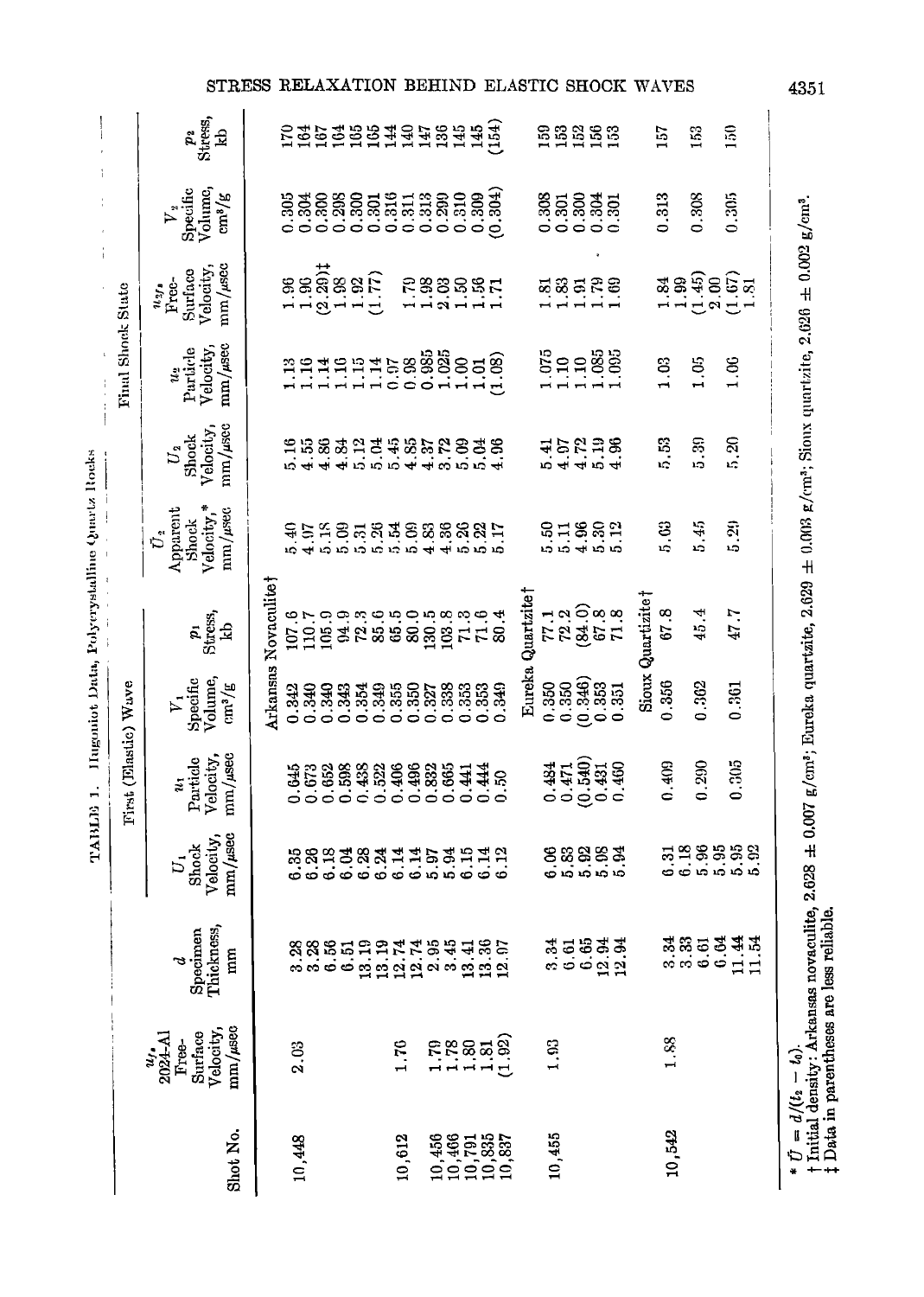

Fig. 2. Hugoniot points for Arkansas novacu**lite and Sioux and Eureka quartzites obtained in the stress-relaxation experiments.** 

**driver plate and specimen were illuminated by an explosive light source so that the transit times of both shocks through the specimen (thickmess, d)and hence the shock velocities**  could be measured. The velocities,  $u_{11}$ , and  $u_{21}$ , that each of the shocks imparted to the **specimen free surface were also measured. The driver plate free-surface velocity was measured with another inclined mirror.** 

**The particle velocity associated with the elastic shock stale in the rock is obtained by**  using the free-surface approximation  $u_1 \approx$  $u_{11}$ /2 [Rice et al., 1958]. Since the shock and **particle velocities and the initial density po are ?mown, (1) and (2) are used to determine pressure and density of the elastic shock state. The deformafional (second) velocity is calculated**  from the arrival time  $(t_2)$  of a second shock at the free surface, the propagation speed  $U_1'$  of **the rarefaction wave produced by the reflection of the elastic shock at the free surface, and the speed of the oncoming deformational**  shock U<sub>s</sub>' after it has interacted with this rare**faction wave [Fowles, 1961].** 

**spectively. Dispersion of the rarefaction ware**  (assumed to propagate at  $U_1'$ ) is neglected **Essentially identical Hugoniot states were**  $nL$ culated using several models for material be havior which were thought to be reasonable. **each of these gives rise to different formulas for**   $U_1'$  and  $U_2'$ . The assumption that the disturb **ance which reverberates between the free sur. face and the oncoming second shock travels a•**  a local velocity equal to the initial elastic shork velocity yields the following simple relations:

$$
U_1' = U_1 - u_1 \tag{4}
$$

$$
U_2' = U_1 + u_{1fs} \tag{5}
$$

**Equations 4 and 5 are used in (3) to calculate U.•, and from this the deformafional shock state is determined by application of the impedane+**  matching method [Rice et al., 1958]. Elastic and deformational Hugoniot states obtained for **Arkansas novaculite and Sioux and Eureh quartzites using the plane wave method given • Table 1 and are plotted in Figure2 relative to the Hugoniot [Wackerle, 1962]**  isothermal [*Bridgman*, 1948] data for singk **crystals of quartz. In the pressure-volume phne the present data are definitely in agreema•**  with, although scattered about, the Hugonist **data for single-crystal quartz.** 

**The plane wave wedge technique (Figure 3)**  was used in three shots. This technique permit determination of the shock and particle velocties, and hence shock pressure, of the elaste **shock front as the disturbance propagate**  through a specimen of variable thickness. In two of these experiments the rate of change of particle velocity behind the elastic shock (be**fore arrival of a deformafional shock) was proximately determined. This technique**  pears more useful in giving the change in the Hugoniot elastic limit with shock propagation path length than in measuring its absolute **value.** 

**Different types of light-reflecting metal strip** were affixed (Table 2) to the rock speciment

$$
U_2 = \frac{U_1'[d + u_{1fs}(t_2 - t_1)] + U_2'd - U_1'U_2'(t_2 - t_1)}{U_1'(t_1 - t_0) + U_2'(t_2 - t_0) - u_{1fs}(t_2 - t_1)}
$$
\n
$$
(3)
$$

cident shock at the driver plate–specimen inter- reflected in the metal strips of an explosive<br>face and at the upper specimen surface, re- grid light source is recorded by a streak camen face and at the upper specimen surface, re-

where  $t_0$  and  $t_1$  are the arrival times of the in-<br>vedges in these experiments. The light image<br>cident shock at the driver plate-specimen inter-<br>reflected in the metal strips of an explosive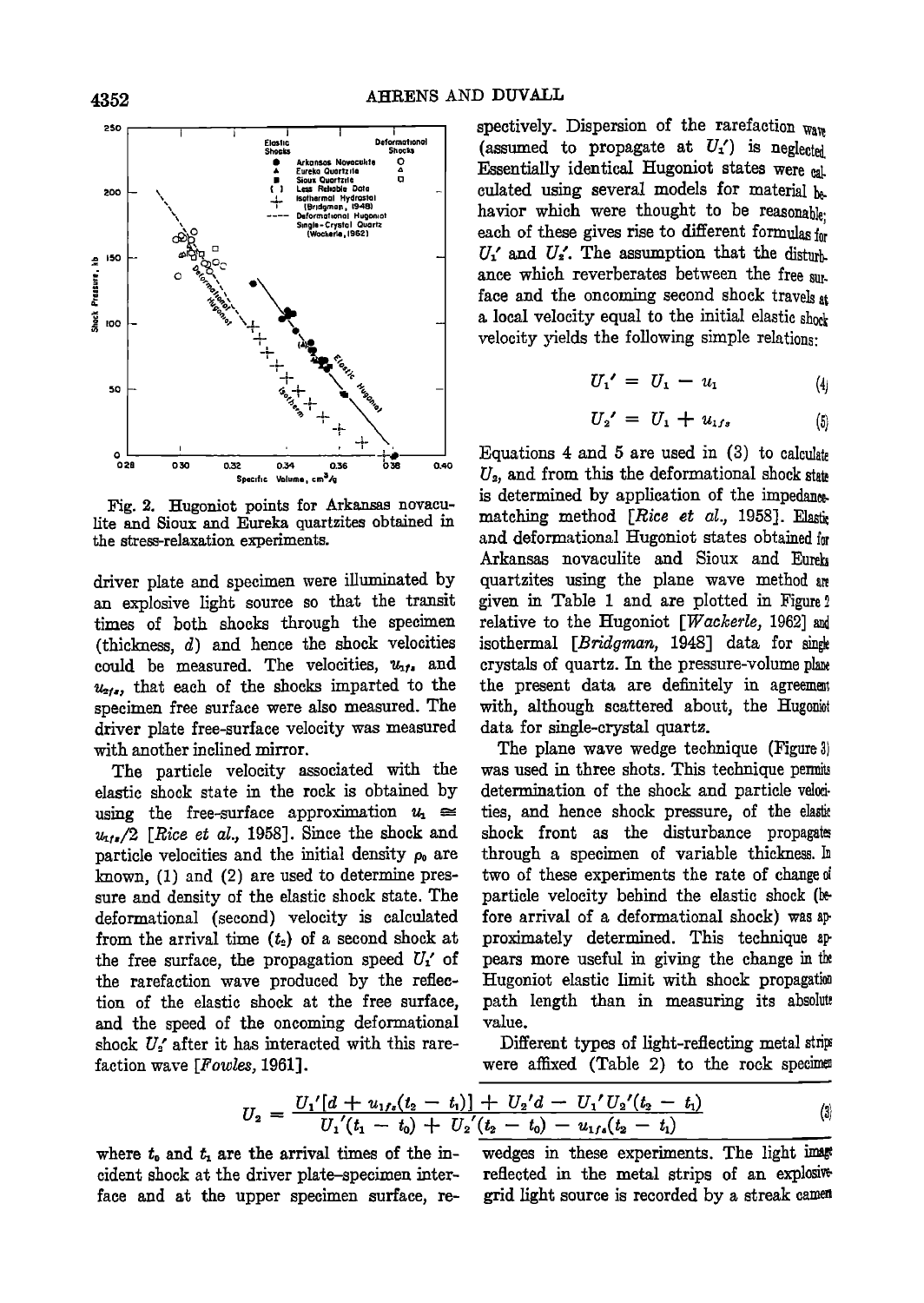

Fig. 3. Plane wave wedge experiment. (a) Assembly is viewed along slits 1 and 2 by **streak camera. (b) Streak camera record showing grid lines displaced first by elastic shock and then by deformational shock.** 

**(Figure 3). For each type of metal strip the relation of the deflection of the light image, which is a measure of free-surface velocity**  [Ahrens and Gregson, 1964], and the particle **velocity in the underlying rock must be examined at different times. For simplicity the**  velocity at the free surface of the metal is as**sumed to be equal to twice the particle velocity**  of the **metal**.

The quality of the record for shot 10,464, **with a polished aluminum reflecting strip, was the best of the three shots fired. The free-surface velocity measured earresponds to the shock**  transmitted into the aluminum by incidence of **the elastic wave in the novaeulite on the novaculite-aluminum interface because the**  aluminum is thick enough  $(3.2 \text{ mm})$  for the re**verberation time of a disturbance in the metal**  to be long  $(\approx 1 \text{ \mu sec})$  compared with the time **in which the wave profile is measured (0.2**   $\mu$ sec). Specimen particle velocities are obtained **graphically (Figure 4).** 

**Since the elastic shock is actually attenuating, the shock pressure inferred from the aluminum**  will be slightly lower than that in the rock. **Because of the close impedance matching between the aluminum and elastic states in**  Arkansas novaculite, the measured Hugoniot elastic limit and its decrease with shock propa**gation path length are insensitive to errors arising from the straight-line cross-curve assumption.** 

The Hugoniot elastic limits shown in Figure **5 and Table 3 all earrespond to elastic waves**  **preceding deforma tional shocks with amplitudes of about 155 kb. The mean decay rate of 3.3**  kb/mm can be compared with the value 1.4 **kb/mm, at a lay'el of 40 kb reported for two**dimensional geometry by *Duvall* [1964]. Though the two different measurements cannot be di**rectly compared because of material and geometry differences, it may be considered significant that the results are of the same order of magnitude. The effect of this difference on the relaxation time is to reduce it from the**  value 2.0  $\mu$ sec, reported by *Duvall* [1964], to approximately 0.7  $\mu$ sec.

In shot 10,465, the particle velocity experimentally obtained for the 0.152-mm-thick steel **strip (shim) is assumed to earrespond to the state F (Figure 4) achieved in the steel by transmission of a steady shock at the specimensteel interface. This assumption is made because the initial displacement of the grid image used in calculating the steel free-surface velocity re**mained nearly steady for 0.04  $\mu$ sec after its **initial displacement. This time is of the same**  order as that  $(0.06 \text{ }\mu\text{sec})$  required for the **shock, reflected at the steel free surface, to reflect at the rock-steel interface and again arrive at the free surface. Specular reflectivity of the steel is lost upon the apparent arrival of this (first) reverberation. For this shot the cross curve of the novaculite is again approxi**mated by a straight line of slope  $-\rho_0 U_1$  in **order to infer the specimen state S from the state F measured for the steel strip. The true**  form of the cross curve is unknown, and, be-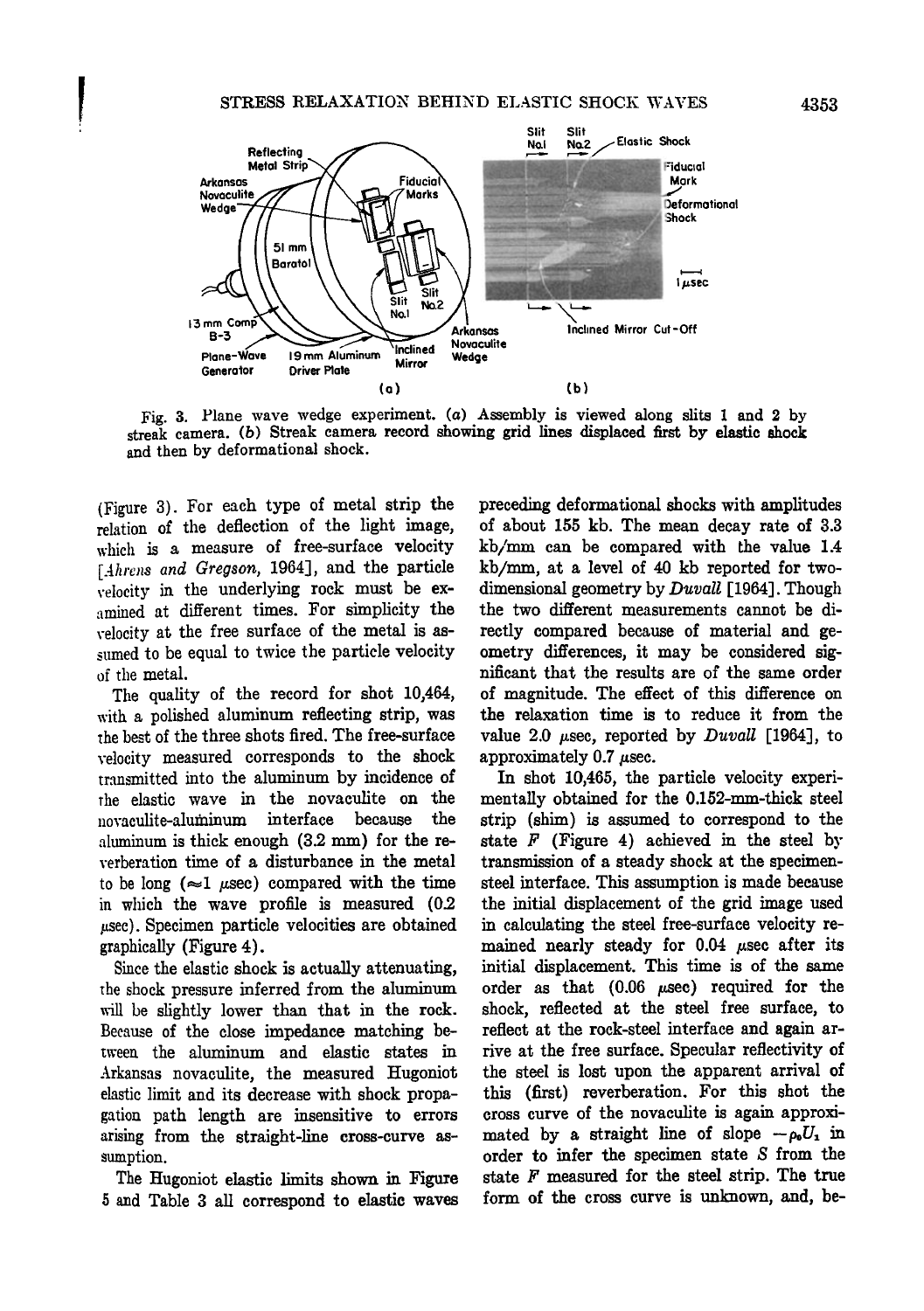|                                 | <b>Free-Surface</b><br>Velocity,   | Initial                                                  | Elastic<br>Shock         | Propagation<br>Shock            | Elastic Limit<br>Hugoniot           | Rate of Elastic                                           | Rate of Particle<br>Velocity Decrease                                                                                                                      | Attenuation<br>Intrinsic     | Contribution to<br>$D p_{\rm r}/D x$ from<br>Intrinsic Term |
|---------------------------------|------------------------------------|----------------------------------------------------------|--------------------------|---------------------------------|-------------------------------------|-----------------------------------------------------------|------------------------------------------------------------------------------------------------------------------------------------------------------------|------------------------------|-------------------------------------------------------------|
| Shot<br>。<br>N                  | Driver Plate<br>mm/usec<br>2024-A) | Density,<br>Arkansas<br>Novaculite,<br>E/cm <sup>3</sup> | mm/µsec<br>Velocity<br>E | Length,<br>Path<br>$\mathbf{m}$ | Llastic-Wave<br>Amplitude),<br>kbar | Wave Decrease<br>$-Dp_x/Dx$<br>kb/mm                      | mm/(usec) <sup>2</sup><br>$-du/dt$                                                                                                                         | Function<br>kb/usec<br>$F$ , | in equation 28, $\frac{\%}{\%}$                             |
| 10,280*                         | $\frac{8}{1}$                      | 2.635                                                    | $6.235 +$                | 7.38-11.94                      | $73.7\dagger$                       | $\frac{6}{2}$                                             |                                                                                                                                                            |                              |                                                             |
|                                 |                                    |                                                          | 0.000                    |                                 |                                     | $0.51$ $\S$                                               | $0.1331$<br>$0.1531$                                                                                                                                       | ្គូតុក្នុង<br>អ្នកនិង        | <b>288</b>                                                  |
|                                 |                                    |                                                          |                          |                                 |                                     |                                                           | 0.515                                                                                                                                                      |                              |                                                             |
| $0,464*$                        | 1.78                               | 2,628                                                    | $0.24 \pm$               | 11.38                           | 28                                  | 3.31                                                      |                                                                                                                                                            |                              |                                                             |
| Slit <sub>1</sub>               |                                    |                                                          | 0.07                     |                                 |                                     | $\begin{smallmatrix} 2 & 358 \\ 3 & 31 \end{smallmatrix}$ |                                                                                                                                                            |                              |                                                             |
|                                 |                                    |                                                          |                          | 7.49                            |                                     |                                                           | 0.075                                                                                                                                                      | 40.7                         | 95                                                          |
| $10,464$ <sup>*</sup><br>Slit 2 |                                    |                                                          | $0.215 +$                | 11.65                           |                                     |                                                           |                                                                                                                                                            |                              |                                                             |
|                                 |                                    |                                                          | 0.005                    | 11,53                           | <b>ರ್ಜ</b> ಲ್ಲಿ                     |                                                           |                                                                                                                                                            |                              |                                                             |
|                                 |                                    |                                                          |                          | 11.41                           |                                     | $\frac{5}{3}$                                             | 0.212                                                                                                                                                      | 36.6                         | 23                                                          |
| 10,465*1                        | 1.78                               | 2.628                                                    | 0.014                    | $0.28 - 11.36$                  | 63.0                                | e<br>S                                                    |                                                                                                                                                            |                              |                                                             |
|                                 |                                    |                                                          |                          |                                 |                                     | 2.58                                                      |                                                                                                                                                            |                              |                                                             |
|                                 |                                    |                                                          |                          |                                 |                                     |                                                           | $*$ Light reflecting metal strips affixed to specimen with Eastman 910 cement. Sluct 10,280, 0.051 mm steel shim; shot 10,464, 3.2 mm 1060 A1; shot 10,465 |                              |                                                             |
|                                 |                                    |                                                          |                          |                                 |                                     |                                                           |                                                                                                                                                            |                              |                                                             |

Fingoniot Elastic Limit versus Proposation Distance and Intrinsic Attenuation Function for Arkansas Novamilies TARIE 2

l,

0.152 mm steel shin.<br>  $\uparrow$  Average value.<br>  $\uparrow$  Average value.<br>  $\uparrow$  Minimum value.<br>  $\uparrow$  Minimum value.<br>  $\uparrow$  Least-squares fit.<br>  $\parallel$  Maximum value.<br>  $\parallel$  Maximum value.

 $\overline{\phantom{a}}$ 

# AHRENS AND DUVALL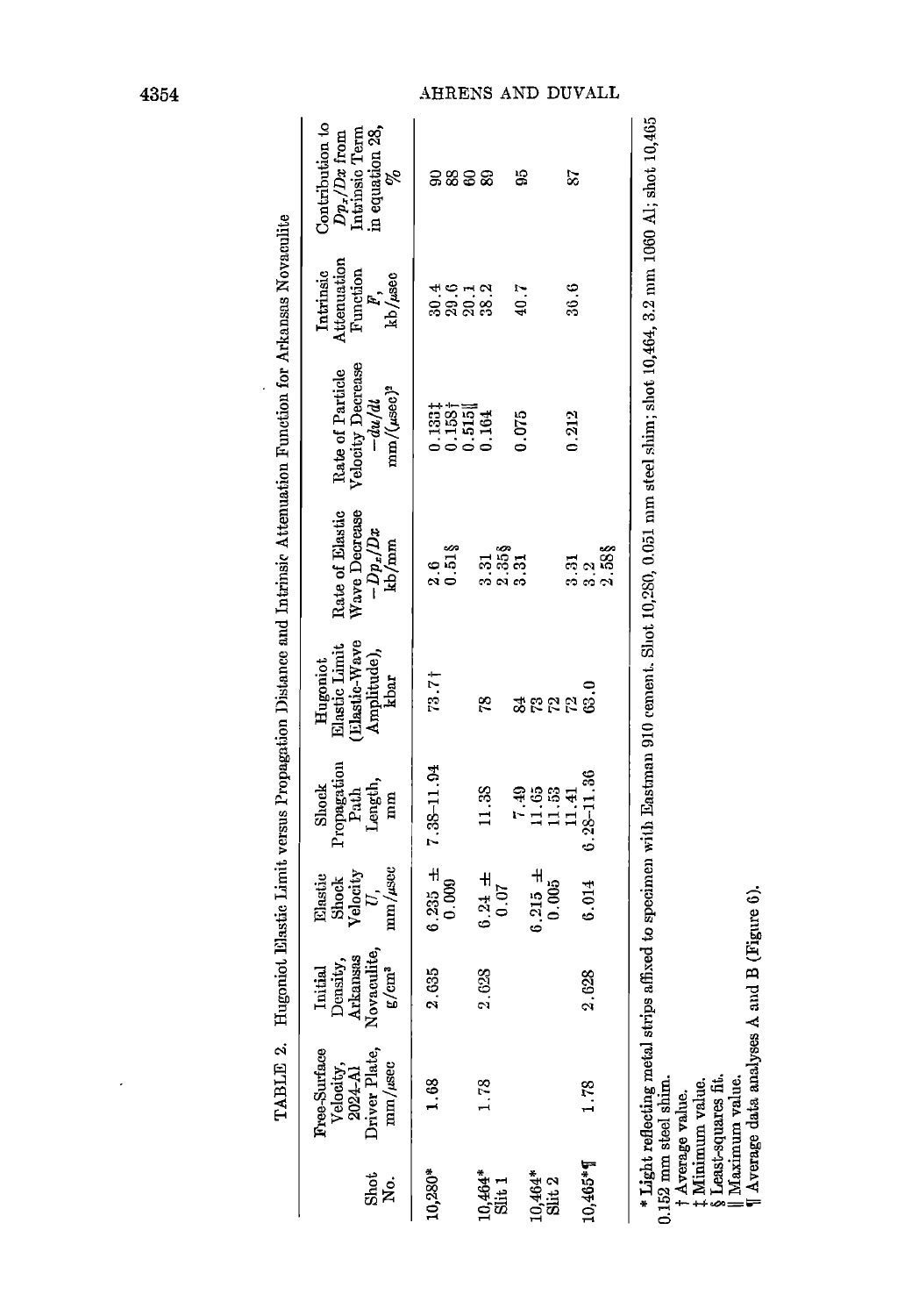

Fig. 4. Relation of shock stress-particle velocity curves of the light-reflecting metal strips to rock elastic Hugoniot state. Intersection of line of slope  $-\rho_0 U_1$  drawn through determined states  $F$  or  $A$ , corresponding to steel or aluminum reflecting strips, with line of slope  $\rho_0 U_1$ through origin determines (unknown) state  $S$  in rock specimen.

cause of the large difference in shock impedances, this approximation may give rise to a significant error in the value obtained for the Hugoniot elastic limit. The two analyses of shot 10.465 (Figure 6) differ because of unusually large uncertainties in the measured angle of grid image displacement  $(\pm 1^{\circ})$  and camera magnification (nearly 2%).

In shot 10,280, the displacements of the reflected grid images seen in the 0.051-mm-thick



Fig. 5. Hugoniot elastic limit versus shock propagation path length for Arkansas novaculite from shot 10,464 (wedge) and inclined-mirror experiments.

TABLE 3. Hugoniot Elastic Limit versus Propagation Distance for Arkansas Novaculite

| Shot No.      | Shock<br>Propagation<br>Path Length,<br>mm | Hugoniot<br>Elastic Limit,<br>kbar |
|---------------|--------------------------------------------|------------------------------------|
| 10,464 Slit 1 | 11.38<br>11.10<br>10.83                    | 78<br>73<br>78                     |
|               | 10.55                                      | 80                                 |
|               | 9.99                                       | 74                                 |
|               | 9.97                                       | 79                                 |
|               | 9.44<br>9.16                               | 78<br>83                           |
|               | 8.88                                       | 82                                 |
|               | 8.60                                       | 86                                 |
|               | 8.05<br>7.77                               | 82<br>86                           |
|               | 7.49                                       | 84                                 |
|               | 7.21                                       | 83                                 |
|               | 6.93                                       | 82                                 |
| 10,464 Slit 2 | 11.65                                      | 73                                 |
|               | 11.53<br>11.41                             | 72<br>72                           |
|               | 11.17                                      | 74                                 |
|               | 11.05                                      | 79                                 |
|               | 10.81<br>10.69                             | 74<br>75                           |
|               | 10.57                                      | 77                                 |
|               | 10.45                                      | 83                                 |
|               | 10.33                                      | 79                                 |
|               | 10.09<br>9.97                              | 82<br>79                           |
| 10,465        | 11.36                                      | 63.0                               |
|               | 11.09                                      | 69.6                               |
|               | 10.83<br>10.60                             | 74.2<br>71.8                       |
|               | 10.02                                      | 72.2                               |
|               | 9.76                                       | 74.3                               |
|               | 9.49                                       | 75.0                               |
|               | 9.22<br>8.96                               | 73.9<br>75.9                       |
|               | 8.69                                       | 75.9                               |
|               | 8.15                                       | 82.4                               |
|               | 7.89                                       | 79.0                               |
|               | 7.62<br>7.35                               | 81.5<br>78.6                       |
|               | 7.08                                       | 84.9                               |
|               | 6.55                                       | 78.2                               |
|               | ჩ. 28                                      | 76.9                               |

steel shim gave quite scattered values of the steel free-surface velocity (Figure 6). After the initial arrival of a shock at the steel free surface, reverberating waves in the steel should, in theory, arrive at the steel free surface at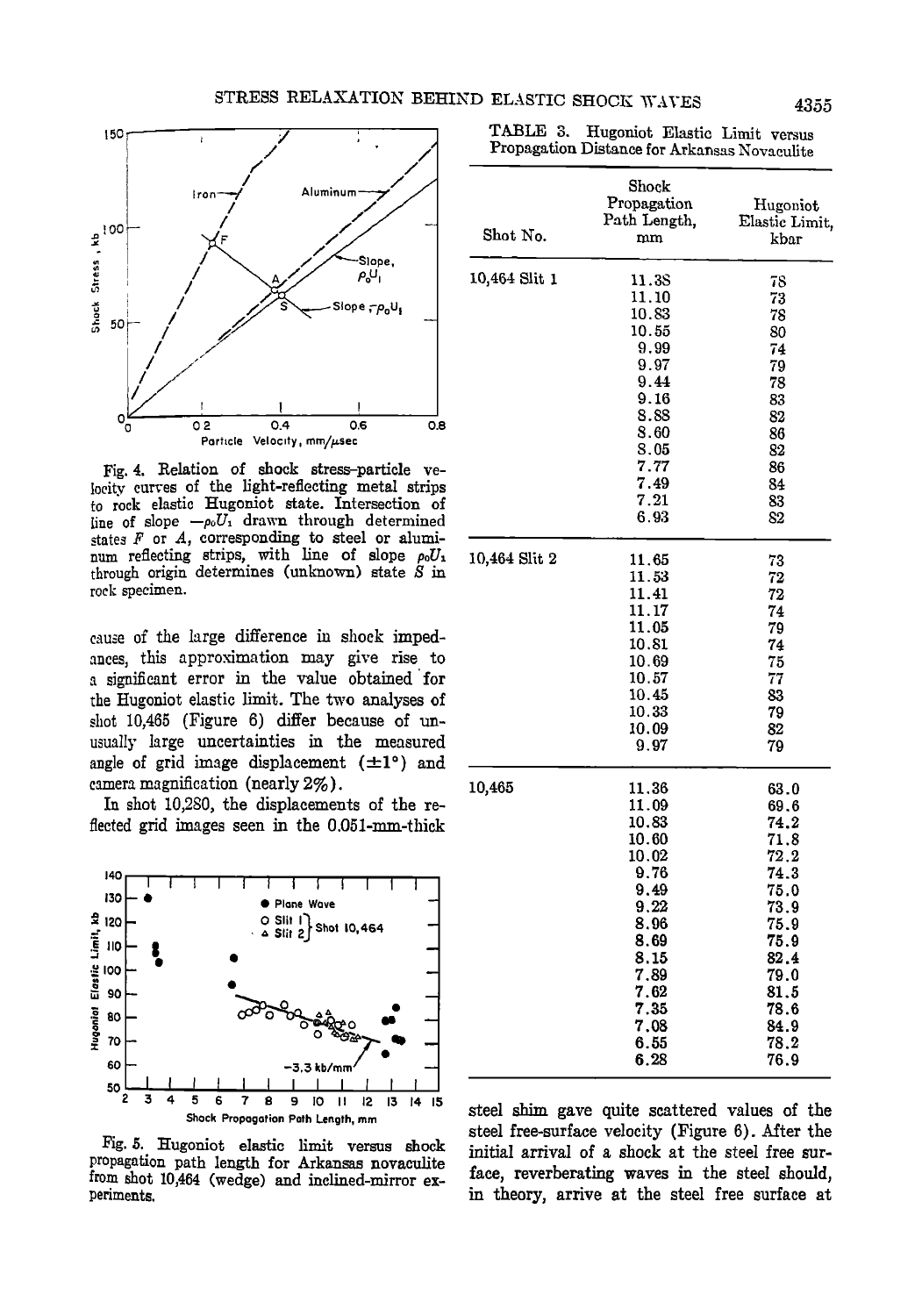

Fig. 6. Hugoniot elastic limit versus shock propagation path length for Arkansas novaculite from shots 10,280 and 10,465 (wedge experiments).

 $0.02$ -usec intervals, until the pressure is reduced to and the particle velocity is increased to that corresponding to a steady shock in the underlying rock. The differences between the specimen release adiabats which are centered at, for example, states  $F$  and  $A$  of Figure 4 are neglected. Because of the time resolution of the optical system, these wave arrivals are not separately recorded. A gradual rise in displacement lasting 0.05  $\mu$ sec (2 to 3 reverberations) is recorded, however. The image displacements after that time interval are assumed to represent the free-surface velocity that would be achieved by the rock if the reflecting strip were not present. The scatter of these data, as shown



Fig. 7. Hugoniot elastic limit versus shock propagation path length for Eureka and Sioux quartzites. Arkansas novaculite data are shown by solid curve. (Parentheses indicate less reliable datum.)



Fig. 8. Diagram of streak camera record of elastic shock arrival for wedge experiment. Angle  $\gamma$  and image displacements  $x$  determine shock and particle velocity at a series of positions on wedge. respectively. Decrease in particle velocity behind elastic shock is calculated by using grid image streak angle  $\theta_m$ .

in Figure 6, is such that no really reliable inference as to decay rate can be made.

Two plane wave inclined-mirror shots with specimens of Sioux and Eureka quartzites were fired to obtain the variation in Hugoniot elastic limit with shock propagation path length (Table 1 and Figure 7). Differences from the Arkansas novaculite curve are suggested by the data but cannot be reliably inferred because of the small number of points and their scatter. If differences do exist, they may be related to differences in grain size-about 0.01 mm for novaculite and 0.1 mm for Sioux quartzite.

The rate at which the particle velocity in the rock changes behind the elastic shock from before arrival of the deformational shock cu also be determined by the optical-lever recording method. In a coordinate system moving with the local particle velocity, the change of particle velocity,  $du/dt$ , is assumed to be proportional to the rate of change of free-suface velocity of the reflecting metal strip affixed to the rock. The rate of change of particle velocity can then be approximately related to the angle  $\theta_m$  of the displaced grid image streaks (Figure 8) by [Ahrens and Ruderman, 1965]

$$
\frac{du}{dt} \approx -U_{\rm app} \left( \frac{W \theta_m}{4h M_1} + \frac{\partial u_{fs}}{2 \partial z} \right) \qquad (\emptyset)
$$

(The subscript 1, representing the first shock) state, has been dropped.) The angle  $\theta_m$  is also related to the rotation of the entire specularly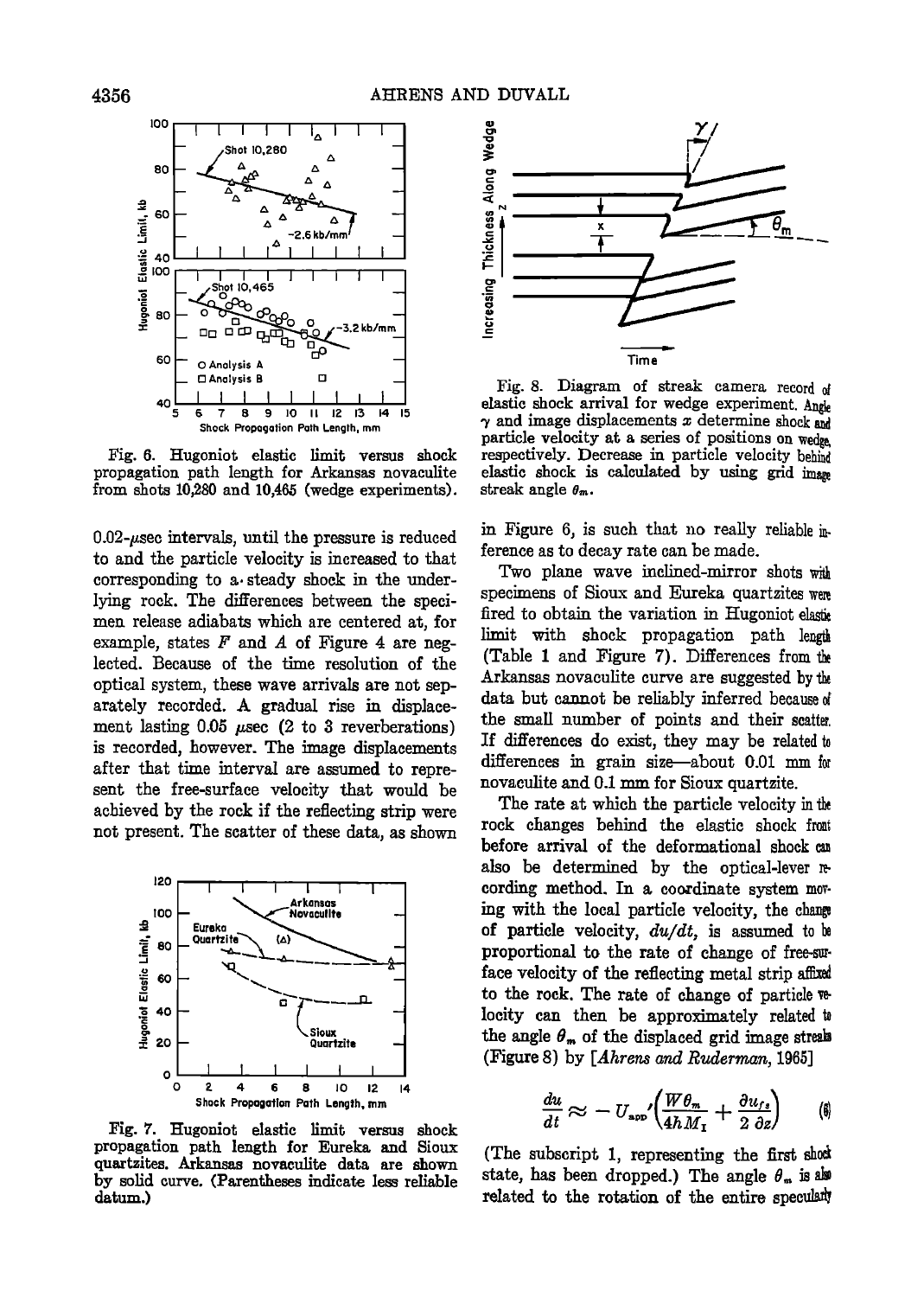**reflecting free surface. This rotation is the resuit of the decrease in free-surface velocity along the wedge face in the direction z of in**creasing specimen thickness.<sup>1</sup> The angular ve**locity of the free surface is equal to the gradi**ent of the free-surface velocity  $\partial u_{1*}/\partial z$  (the **direction z is approximately perpendicular to the free-surface velocity), IV is the streak camera writing rate, h the distance from the grid light source lo the reflecting surface, and •1I• the streak camera magnification of the grid images. U,•p' represents the apparent velocity with which rarefaction waves traveling behind the elastic shock intersect the free surface and is given by** 

$$
U_{\rm app}' \approx U/\sin \alpha \tag{7}
$$

**U,p,' is assumed to be constant for the time**  interval (0.2  $\mu$ sec) in which the change in par**tide velocity is to be determined.** 

**The rates of particle velocity decrease given for shot 10,280 in Table 2 represent the lowest, highest, and approximate average of the observed values. For shot 10,464:, values of du/dt were obtained only for the traces that appeared to be least disturbed by fluctuations in the wave**  profiles. The scatter in these values of  $du/dt$ **suggests that extraordinary care and more advanced techniques will be required if more than the sign and magnitude of this parameter are to be obtained experimentally.** 

### $$

**A constitutive relation for a stress-relaxing solid of lhe form** 

$$
dp_x/dt - a^2(d\rho/dt) = -F \qquad (8)
$$

has been proposed by *Duvall* [1964]. Here *a* is **the speed of elastic compression waves in mate**rial of density  $\rho$  and  $F$  is a function determining **the rate of approach to stress equilibrium, herein called the material's intrinsic attenuation function. In the material model represented by**   $(8)$ ,  $\epsilon$ , and  $\epsilon$ <sup>2</sup> are total and deformational strain **in the x (shock propagation) direction, respectively. The incremental yield strength of this material is defined as** 

$$
dY = dp_x - dp_y \tag{9}
$$

**For an elastoplastic material, Y will be related to the deformational strain by** 

$$
d\epsilon_x^{\ \ p} = \tfrac{2}{3}(d\epsilon_x - d\,Y/2\mu) \tag{10}
$$

where  $\mu$  is the shear modulus. The elastoplastic behavior represented by (10) is one in which the total one-dimensional strain  $\epsilon_x$  is a sum of an elastic and deformational strain component, the **latter representing no net dilatation. Upon noting**  that  $d\epsilon_x = d\rho/\rho$  and that the equivalent hydrostatic pressure  $\bar{p} = (2p_x + p_x)/3$ , we substitute **(9) and (10) into (8):** 

$$
F = 2\mu (d\epsilon_x^{\ \ p}/dt) \tag{11}
$$

 $W_{i,r}$ , the irreversible work per unit mass result**ing from deformational fow, can be related**  the plastic strain by  $dW_{i,r} = Y d\epsilon_x p / \rho$ . Combining this function and  $(11)$  shows that  $F$  is related to the rate at which irreversible work is **performed on the medium:** 

$$
F = (2\mu \rho / Y)(dW_{\text{irr}}/dt) \tag{12}
$$

**The theory accounts for attenuation of an**  elastic shock wave by permitting the material initially to support a higher-than-equilibrium **value of shear stress. After the elastia shock**  front has passed through an element of rock, the shear stress within the element is reduced toward an equilibrium value (which is presumably the static value) by a plastic or fracture process, and forward-traveling rarefaction **waves generated Mihin the material overtake**  the shock front and reduce its amplitude.

**In the earlier work of Duvall [I964] a**  of attenuation measurements made in two-dimensional geometry were interpreted by a one**dimensional theory, and a relaxation time**  was calculated, assuming  $F = -\Delta p_s/T$ , where  $\Delta p_s$  represents the difference between instantaneous and equilibrium stress. Three flaws in this interpretation are: (a) the geometry of experiment and the interpretation did not match; (b) it was necessary to assume a particular form of the function  $F$ ; (c) it was necessary to assume that the equilibrium curve for uniaxial strain is known. In the present interpretation, flaw (a) is corrected and emphasis is placed on calculating a numerical value of  $F$  for a particular experimental situation. Assuming (b) and (c), we were able to interpret these results

<sup>&</sup>lt;sup>1</sup>This effect was pointed out to us by G. R. **Fowles, Stanford Research Institute.**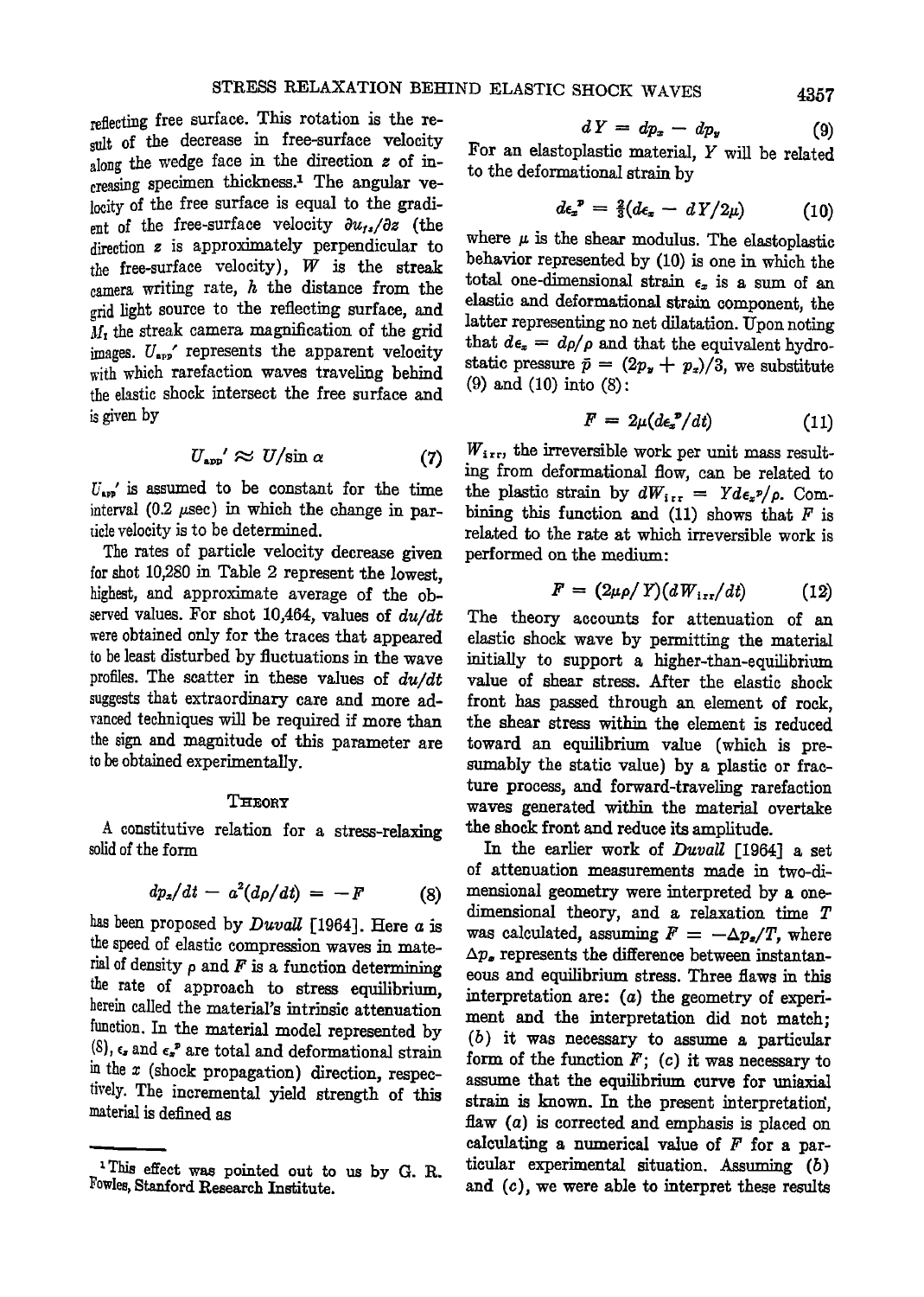**in terms of T, and this was done for the data plotted in Figure 5; we emphasize, however,**  that the value of  $F$  determined here is inde**pendent of assumptions (b) and (c). Recently Taylor [1965] has described stress relaxation in iron by relating F in (8) to plastic shear strain and dislocation velocity.** 

The intrinsic attenuation function  $F$  in  $(S)$ **can be evaluated approximately in terms of data obtained in the shock experiments. The time derivatives along both the elastic shock**  and elastic particle paths are first written, re**speetively, as** 

$$
\frac{D}{Dt} = U \frac{\partial}{\partial x} + \frac{\partial}{\partial t} \tag{13}
$$

**and** 

$$
\frac{d}{dt} = u \frac{\partial}{\partial x} + \frac{\partial}{\partial t} \tag{14}
$$

Eliminating  $\partial/\partial t$  between (13) and (14) and applying the resultant operator to  $p_x$  and  $u$ , re**spectively, yields** 

$$
Dp_x/Dt = dp_x/dt + (U - u)(\partial p_x/\partial x) \quad (15)
$$

$$
Du/Dt = du/dt + (U - u)(\partial u/\partial x) \qquad (16)
$$

**The mass and momentum conservation equations written in Eu!erian coordinates are** 

$$
d\rho/dt = -\rho \partial u/\partial x \qquad (17)
$$

$$
\partial p_x/\partial x = -\rho \ du/dt \qquad (18)
$$

**Substitution of dp•/dt from (15) into (s) yields** 

$$
\frac{Dp_x}{Dt} = a^2 \frac{d\rho}{dt} + (U - u) \frac{\partial p_x}{\partial x} - F \qquad (19)
$$

Eliminating  $\partial u/\partial x$  between (16) and (17), in**serting the result into the first term on the**  right in (19), and inserting  $\partial p_x/\partial x$  from (18) **into the second term in (19) yields** 

$$
\frac{Dp_z}{Dt} = -\frac{a^2 \rho}{(U - u)} \left( \frac{Du}{Dt} - \frac{du}{dt} \right)
$$

$$
- (U - u)\rho \frac{du}{dt} - F \qquad (20)
$$

**Eliminating U from (1) and (2) yields, for the case of a single (elastic) shock with the initial state taken at zero pressure,** 

$$
u^2 = p_x(V_0 - V) \tag{21}
$$

Differentiation of (21) along a shock from **gives** 

$$
Du = \frac{V_0 - V}{2u} \left[ 1 - \frac{p_z/(V_0 - V)}{Dp_z/D V} \right] Dp_z
$$
\n(22)

Substituting (1) and (2) into (22) and apply**ing the definition of the Hugoniot sound speed** 

$$
{a'}^2 = (Dp_x/D\rho)_{\text{Hug}} \qquad (23)
$$

and dividing by Dt yields

$$
\frac{Du}{Dt}=\frac{V}{2(U-u)}\left[1+\frac{(U-u)^2}{a^{'2}}\right]\frac{Dp_z}{Dt} (24)
$$

**Substituting (24) into (20) gives** 

$$
\frac{Dp_z}{Dt} = -\frac{a^2}{(U-u)} \left\{ \frac{1}{2(U-u)}
$$

$$
\cdot \left[ 1 + \frac{(U-u)^2}{a'^2} \right] \frac{Dp_z}{Dt} \right\}
$$

$$
+ \left\{ \frac{a^2 \rho}{(U-u)} - (U-u)\rho \right\} \frac{du}{dt} - F \quad (25)
$$

**Rearranging** (25) and using  $Dx = UDt$  and **(2) gives** 

$$
\frac{Dp_x}{Dx} = \frac{-\rho_0[(U-u)^2 - a^2] \frac{du}{dt} - \frac{(U-u)^2}{U}P}{(U-u)^2(1 + a^2/2a^2) + a^2/2}
$$
\n(26)

**Equation 26 expresses the decrease in elastic shock stress with propagation path length in**  terms of the rate of decrease of mass velocity of the shocked material and the intrinsic at**tenuation function. A different form of this result has been derived by Harris [1950]. With the approximations described below, (26) permits the use of experimental data for evaluation of F and determination of the relative magnitude of the two terms in the numerator of (26).** 

**To calculate F from experimental values of**   $du/dt$  and  $Dp_x/Dx$ , it is necessary to assume values for  $a$  and  $a'$ . One approximation which **is convenient is** 

$$
a\approx a'\approx U\qquad \qquad (27)
$$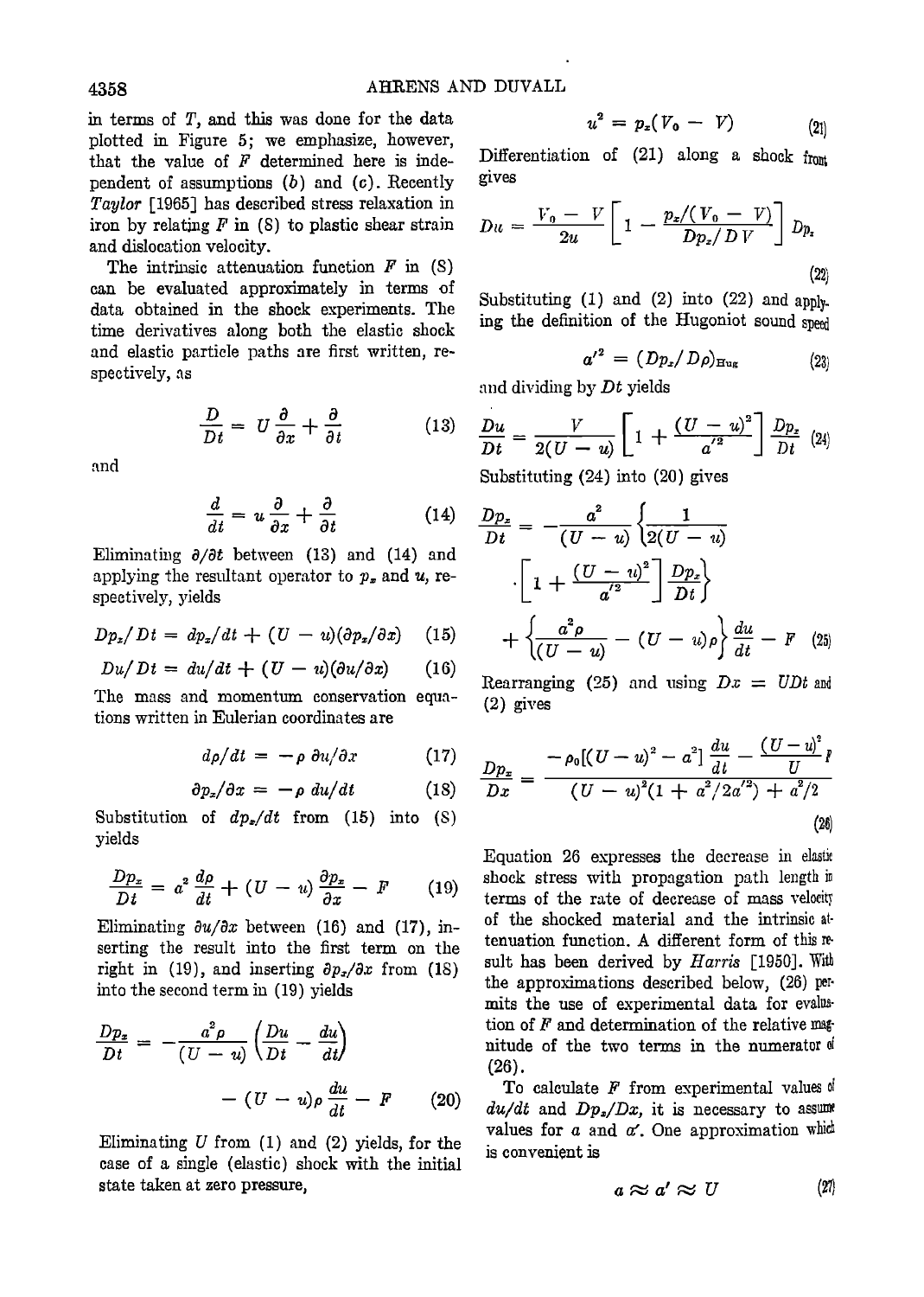**7his justified by the relatively small increase density associated with the elastic shock state (•8%) and by the dose correspondence of the :elease adiabat and elastic Itugoniot curve [Ahrens and Ruderman, 1965]. Using (27), we ß ewrite (26) as** 

$$
\frac{Dp_z}{Dx} \approx \frac{\rho_0 (2uU - u^2) \frac{du}{dt} - \frac{(U - u)^2}{U} F}{3(U - u)^2/2 + U^2/2}
$$
 (28)

 $\text{and solving for } F$  we get

$$
F \approx \frac{U}{(U - u)^2} \left\{ \rho_0 (2uU - u^2) \frac{du}{dt} - \frac{Dp_z}{Dx} \left[ 3(U - u)^2 / 2 + U^2 / 2 \right] \right\}
$$
 (29)

**The intrinsic attenuation function F is eval**uated by using the values  $du/dt$  and  $Dp_{\sigma}/Dx$ **from Table 2 in (29). Fortunately, F depends more on the values of Dp•/Dx than on the values of du/dt, which at present are poorly determined.** 

**The relative contribution to the observed decrease in elastic shock amplitude with propagation distance can be related to the terms on the right-hand side of (28). The first term gives the contribution to the decrease in shock pressure at the wave front resulting from the change in particle velocity behind the wave front. The second term containing F is the additional contribution to the attenuation of**  shock stress, which is not accounted for by the **particle velocity profile at the preceding instant of time. As is indicated in Table 2, this contribution can account for 90% of the decrease inpeak pressure with propagation disrance.** 

**The value of F most representative of the conditions of these experiments is believed to be about 40 kb//•sec. This corresponds to the results shown in Figure 5. The value used for**   $Dp_r/Dx$ ,  $-3.3$  kb/mm, corresponds to that **which would be inferred from the results of plane wave inclined-mirror experiments rather than from the least-squares fit to shot 10,464,**  the latter yielding  $-2.35$  kb/mm.

**The model proposed by Duvall for an elasto**plastic solid involving the function  $F$  is prob**ably adequate for describing the decay of the elastic precursor in an elastoplastic solid, pro-** **vided that the proper function is chosen for F and relaxation in the shock front can be neglected. The question whether the elastoplastic formulation can be applied to materials such as rock which may yield by fracture rather than by plastic flow should be studied further.** 

# SUMMARY AND CONCLUSIONS

Arkansas novaculite and Sioux and Eureka quartzite specimens shocked to a final (defor**mattonal) shock state (near 1815 kb) display decrease in elastic shock amplitude (Hugoniot elastic limit) with increasing shock propagation**  path length. In Arkansas nonvaculite a decrease at the rate of 3.3 kb/mm in elastic shock amp**litude for shock propagation path lengths of 6 to 12 mm is observed. A total variation of 40 kb (from 110 to 70 kb) is measured. The Hugoniot elastic limits of Sioux and Eureka quartzites (which are at the somewhat lower stress levels of 150 to 70 kb and 70 to 80 kb, respectively) were less completely investigated but were also found to decrease with shock**  propagation path length. Measurements on **wedge-shaped specimens in plane wave geometry were used to infer the rate of particle velocity decrease behind the elastic shock front for Arkansas novaculite.** 

Duvall [1964] has proposed a theory describ**ing the attenuation of elastic shock waves in an elastoplastic material. The observed decrease in elastic shock amplitude with propagation path length is accounted for by assuming that the shocked material will momentarily support a value of shear stress higher than equilibrium. As the shock front passes through an element of rock, the shear stress relaxes toward its equilibrium value and rarefaction waves generated within the material overtake the wave front and reduce its amplitude. The eonstitutive relation is recast in a form that permits the**  term corresponding to attenuation to be esti**mated experimentally from (a) the observed decrease in elastic shock stress with propagation path length and (b) the rate at which a mass element changes its particle velocity immediately after the passage of the elastic shock front (before arrival of the deformational shock front). The intrinsic attenuation term in**  vall's constitutive equation for wave propaga**tion is thus experimentally evaluated. The relative contribution to the decrease in elastic shock**